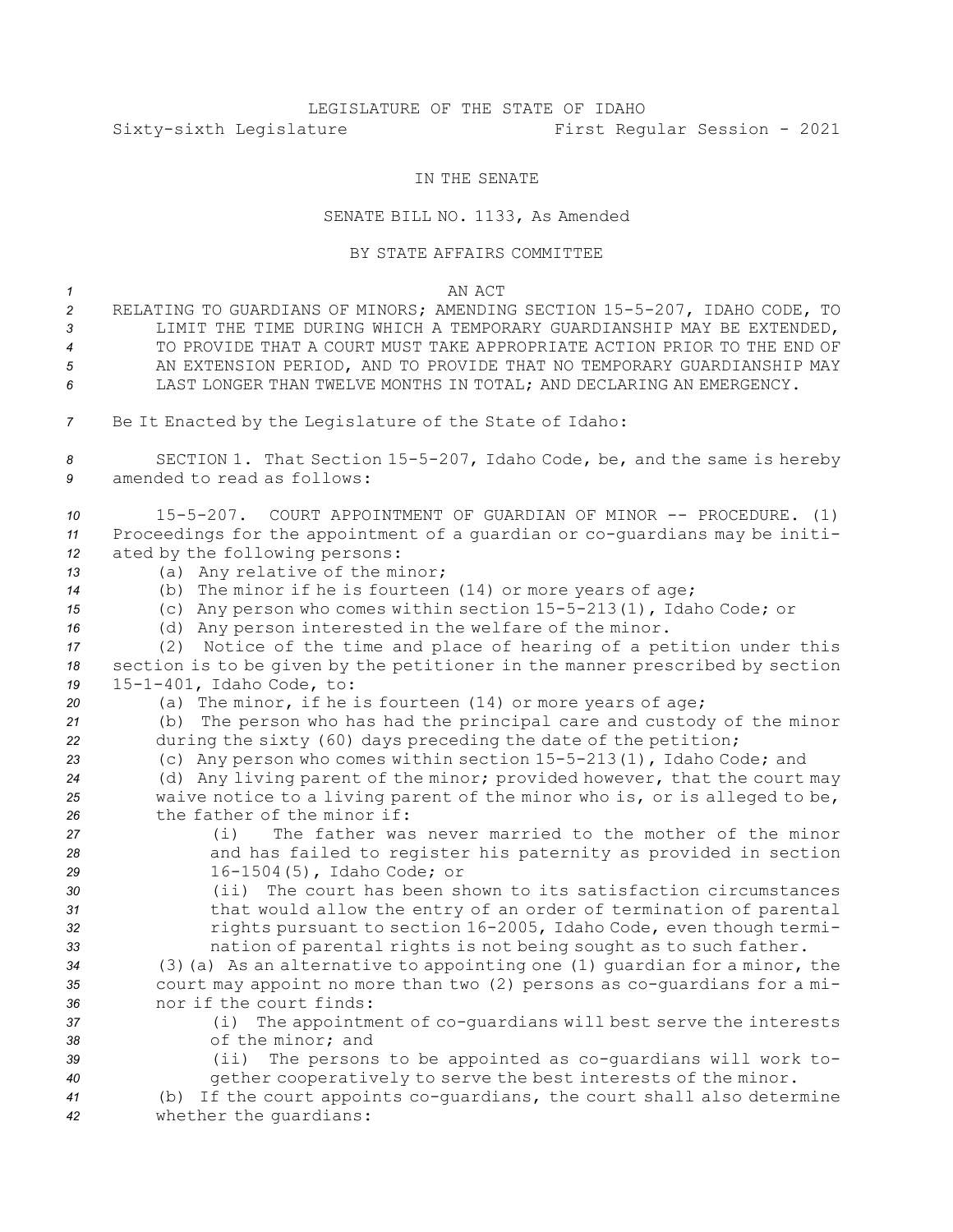(i) May act independently; (ii) May act independently but must act jointly in specified mat-*3* ters; or (iii) Must act jointly. This determination by the court must be stated in the order of appoint- ment and in the letters of guardianship. (4) If the court finds, upon hearing, that <sup>a</sup> qualified person seeks ap- pointment, venue is proper, the required notices have been given, the re- quirements of section 15-5-204, Idaho Code, have been met, and the welfare and best interests of the minor will be served by the requested appointment, it shall make the appointment. In other cases the court may dismiss the pro- ceedings, or make any other disposition of the matter that will best serve the interests of the minor. (5) Prior to the appointment of <sup>a</sup> guardian: (a) The court may appoint <sup>a</sup> temporary guardian for the minor if it finds by <sup>a</sup> preponderance of evidence that: (i) <sup>A</sup> petition for guardianship under this section has been filed, but <sup>a</sup> guardian has not yet been appointed; (ii) The appointment is necessary to protect the minor's health, safety or welfare until the petition can be heard; and (iii) No other person appears to have the ability, authority and willingness to act. (b) <sup>A</sup> temporary guardian may be appointed without notice or hearing if the minor is in the physical custody of the petitioner or proposed temporary guardian and the court finds from <sup>a</sup> statement made under oath that the minor may be immediately and substantially harmed before no- tice can be given or <sup>a</sup> hearing held. (c) Notice of the appointment of <sup>a</sup> temporary guardian must be given to those designated in subsection (2) of this section within seventy-two (72) hours after the appointment. The notice must inform interested persons of the right to request <sup>a</sup> hearing. The court must hold <sup>a</sup> hearing on the appropriateness of the appointment within fourteen (14) days after request by an interested person. In all cases, either <sup>a</sup> hearing on the temporary guardianship or on the petition for guardianship itself must be held within ninety (90) days of the filing of any petition for guardianship of <sup>a</sup> minor. (d) The temporary guardian's authority may not exceed six (6) months unless extended for good cause. Only one (1) such extension may be made, and the extension period must not last longer than six (6) additional months. The powers of the temporary guardian shall be limited to those necessary to protect the immediate health, safety or welfare of the mi- nor until <sup>a</sup> hearing may be held and must include the care and custody of the minor. (e) <sup>A</sup> temporary guardian must make reports as the court requires. (6) When <sup>a</sup> minor is under guardianship: (a) The court may appoint <sup>a</sup> temporary guardian if it finds: (i) Substantial evidence that the previously appointed guardian is not performing the guardian's duties; and (ii) The appointment of <sup>a</sup> temporary guardian is necessary to pro-tect the minor's health, safety or welfare.